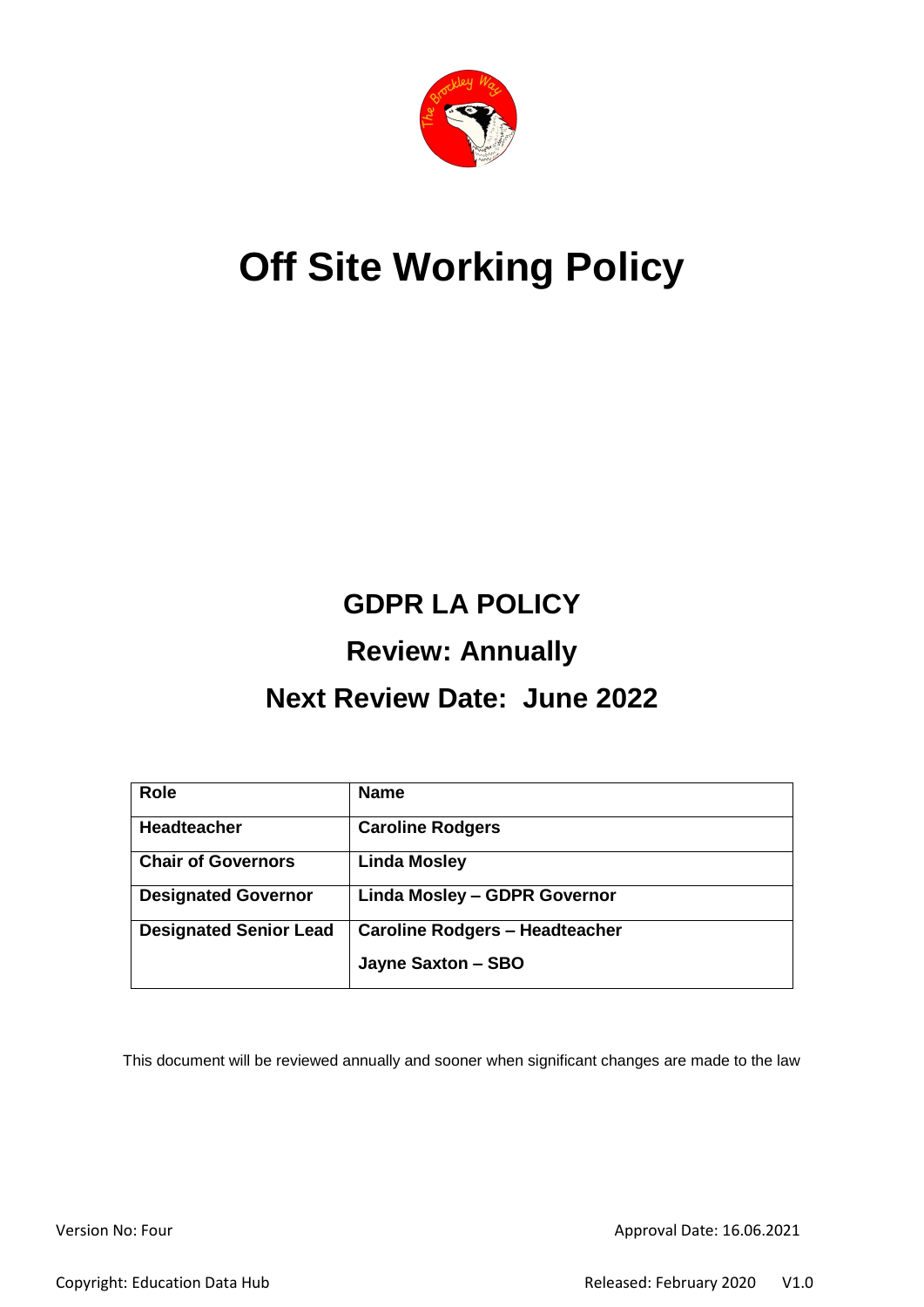### **Contents**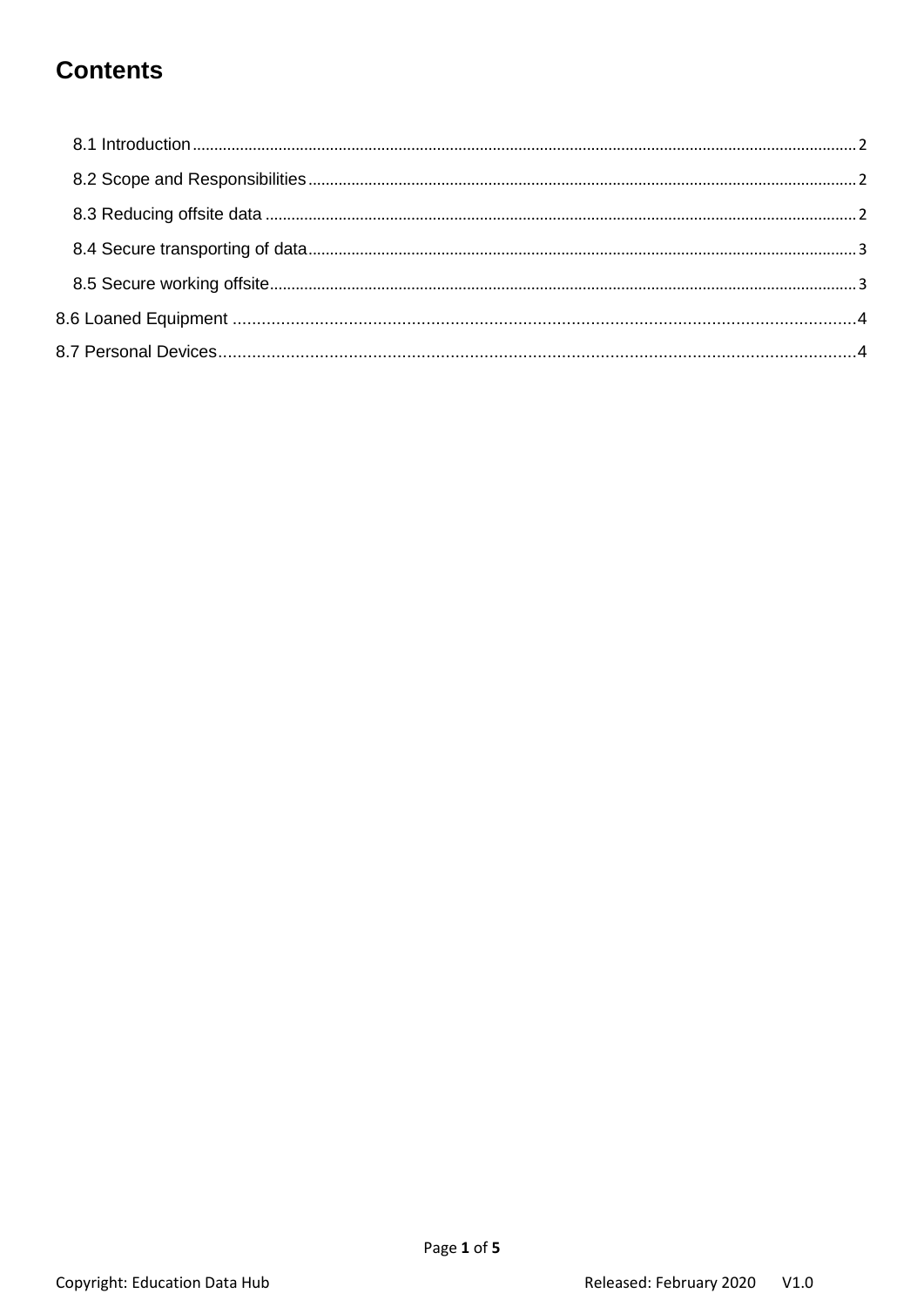#### <span id="page-2-0"></span>*8.1 Introduction*

- We recognise that working off-site, or remote or mobile working, is required in many roles and situations in the school, but this brings with it a number of potential risks, to data protection, confidentiality and privacy.
- This procedure supports our Data Protection Policy, and provides guidance on how to minimise risks associated with working off-site in line with the General Data Protection Regulation (GDPR) and the Data Protection Act 2018 (DPA 2018).

#### <span id="page-2-1"></span>*8.2 Scope and Responsibilities*

This procedure applies to the data protection and security aspects of all off-site working, or remote or mobile working, carried out by anyone working for the school, including permanent and temporary staff, volunteers, and governors.

Off-site working includes (but is not limited to):

- Marking
- Lesson planning
- School trips and visits
- Meetings (eg child protection, TAF, TAC, SEN etc)
- Diaries, jotters, note books
- Laptop and other school devices (eg camera, iPad, phone)
- Accessing school portals / 'OneDrive' remotely

The health and safety aspects of offsite working are *not* covered by this procedure.

All staff are responsible for reading, understanding and complying with this procedure if they may carry out offsite working. All leaders are responsible for supervising and supporting their team to read, understand and comply with this policy if they may carry out offsite working.

#### <span id="page-2-2"></span>*8.3 Reducing offsite data*

When considering working offsite, take the following into account:

- Can you work on-site?
- Does all of the information need to be taken off-site? Only take what you need for the task in hand.
- If the data is already available electronically, do you need it in hard copy too?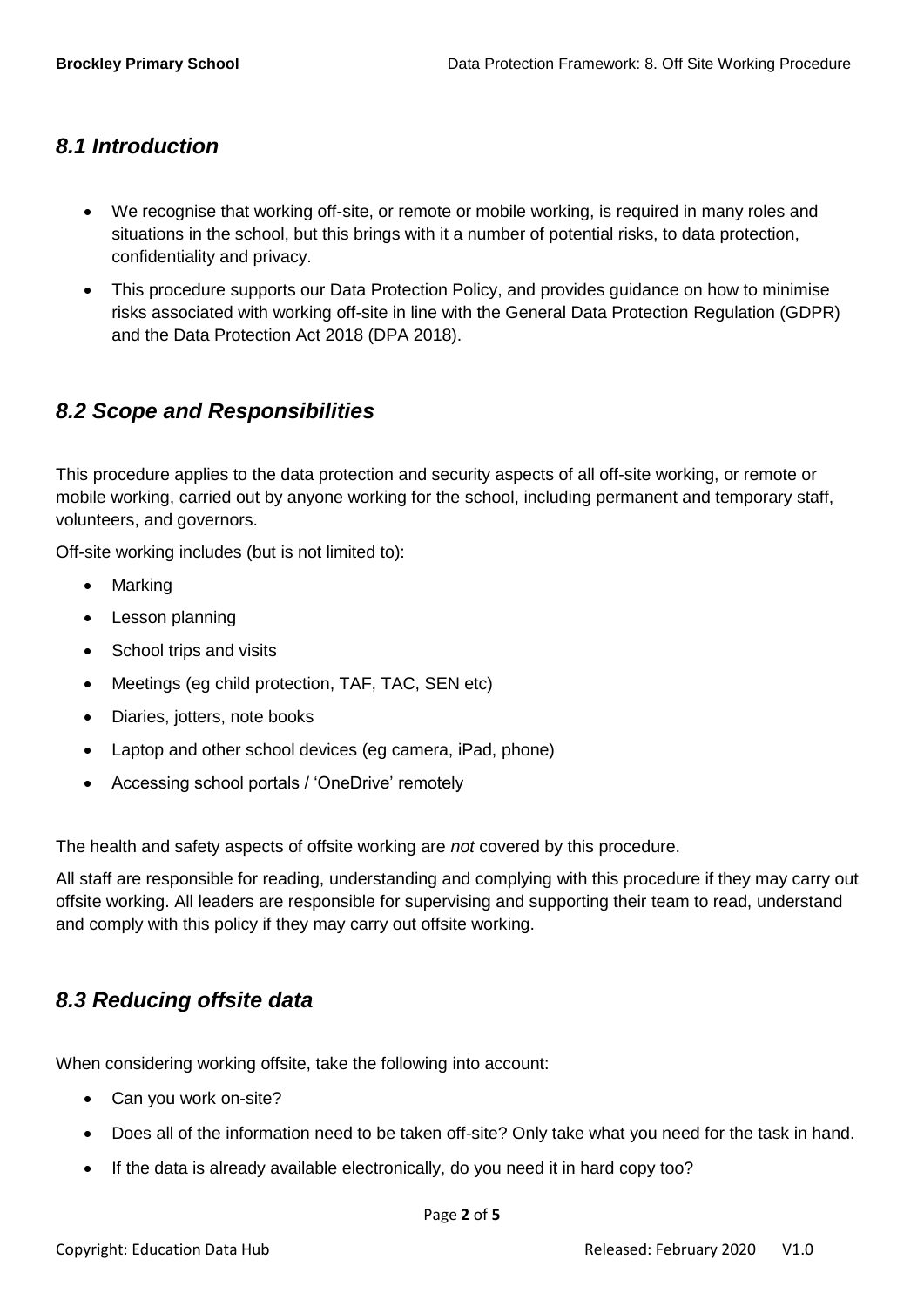#### <span id="page-3-0"></span>*8.4 Secure transporting of data*

Devices being taken offsite should have appropriate security such as passwords on laptops and other devices and encryption on memory sticks, these devices should be backed up to the server as soon as possible. Any photographs should be downloaded from all devices as soon as possible and then erased.

Devices and documents must be kept secure when offsite, not left unattended, not left in cars overnight, and special care should be taken when in public or travelling on public transport.

Devices and documents should not be left in sight in vehicles ie should be stored in the boot rather than on the passenger seats.

Data should never be sent to a personal email address, all electronic data must be worked on through the school's network.

Hard copy documents should not be kept with devices which are more likely to be targeted by thieves, to reduce the risk of theft.

#### <span id="page-3-1"></span>*8.5 Secure working offsite*

When working offsite, take the following into account:

- Ensure your screen or documents cannot be viewed by any non-staff, including friends, family members, visitors or members of the public. Take special care if you are working in a public place.
- Ensure any phone calls cannot be overheard by any non-staff, including friends, family members or members of the public.
- Keep the amount of data/documents taken or accessed offsite to the minimum necessary to complete the task.
- Where required by the school, sign out and in sensitive documents. This includes, but is not limited to, safeguarding / child protection documents, and documents on trips and visits.
- Any documents removed from the school site are the responsibility of the employee removing them. Employees are therefore responsible for ensuring locked storage is available for personal data, where appropriate.
- Any documents that need to be securely disposed of should be brought back to the school for secure disposal, not put in domestic or public bins.
- Loss, theft or unauthorised access to school devices or documents must be reported to the Headteacher as soon as possible.
- Sensitive or personal data should never be saved on a laptop, unencrypted portable devices/storage.
- Never leave devices or documents unattended in a public place, or allow your screen to be read by others.
- Never discuss confidential matters in a public area where you may be overheard / recorded by others.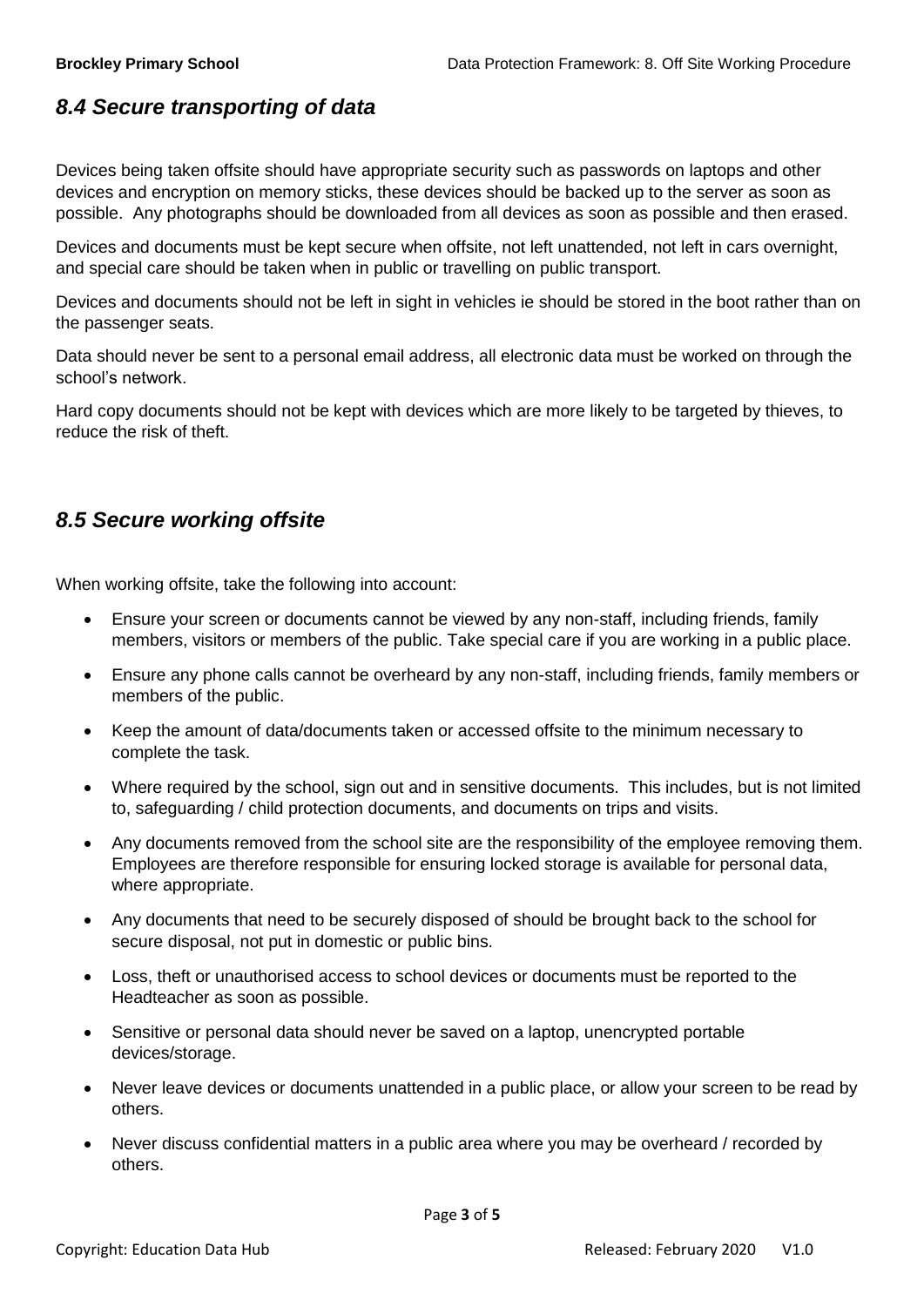- Never entrust documents to unauthorised persons for safekeeping.
- The Data Protection Policy must be followed at all times.
- Employees having remote meetings in their home for work purposes are responsible for ensuring the suitability of their environment and enabling appropriate meeting security.
- The ICT Security and Acceptable Use Policy must be followed at all times.

#### <span id="page-4-0"></span>*8.6 Loaned Equipment*

All loaned equipment remains the property of the school and must be returned upon request.

All equipment and materials loaned to you for off-site working are supplied to you solely for the purpose of carrying out work on behalf of the school. This includes access to educational resources.

Any faults with school owned equipment or any security concerns should be reported in the usual manner.

Employees are responsible for returning any equipment to the school for the purposes of repair, maintenance and portable appliance (PAT) testing.

#### <span id="page-4-1"></span>*8.7 Personal Devices*

School applications should not be installed on personal devices without prior consultation with **Headteacher** 

Where school applications are accessed on personal devices, passwords should not be stored and BYOD procedures should be followed.

Where using devices which are shared with other home users, the employee is responsible for ensuring they log out of all school systems / portals / cloud services.

Employees must not download documents on to any device which is shared with family members.